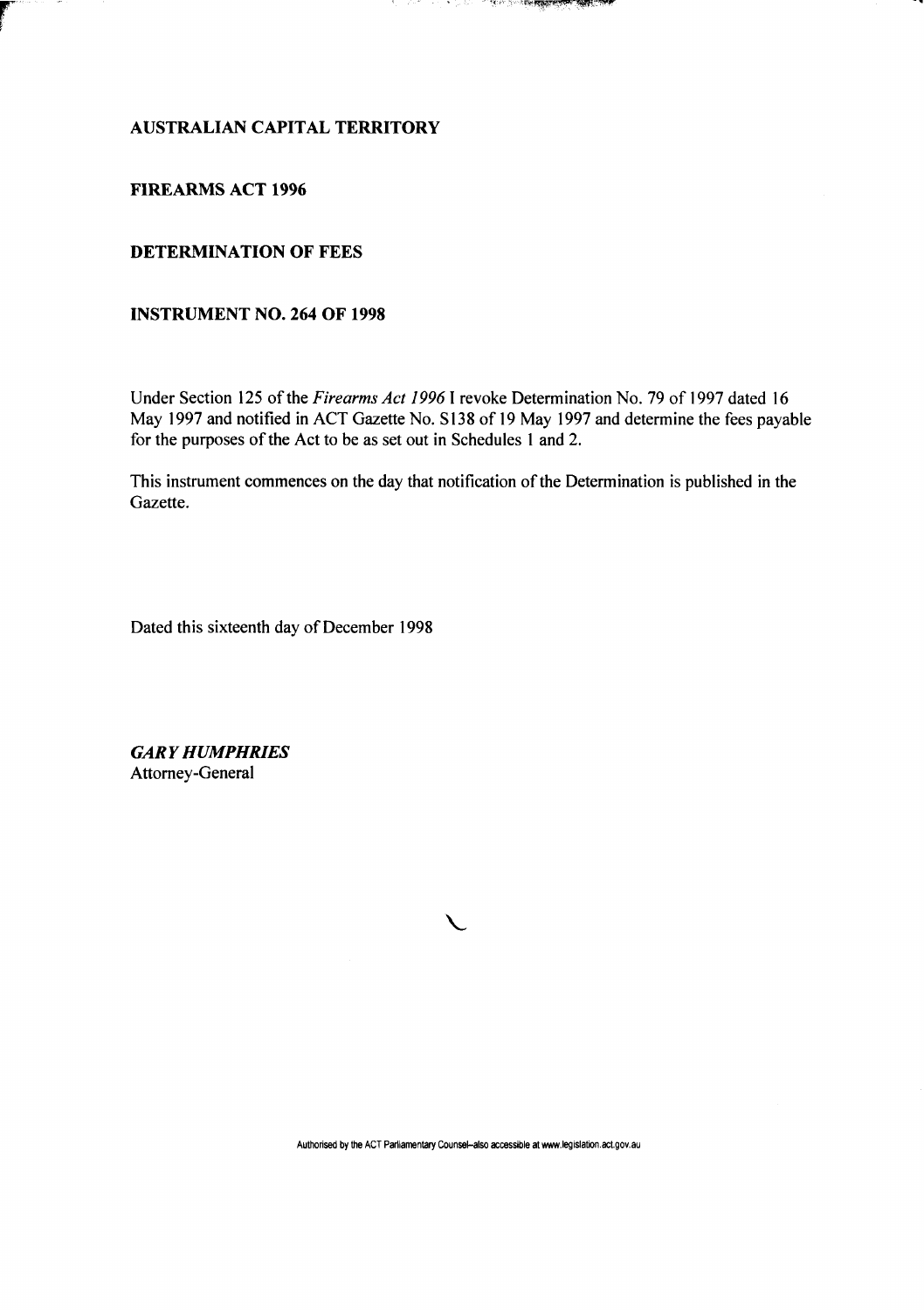#### **SCHEDULE 1**

# **SCHEDULE TO THE DETERMINATION OF FEES UNDER SECTION 125 OF THE**  *FIREARMS ACT 1996* **MADE BY THE ATTORNEY-GENERAL ON THE SIXTEENTH DAY OF DECEMBER**

| Column <sub>1</sub><br><b>Description</b>                                                                                                    | <b>Column 2</b><br><b>Section No.</b> | <b>Column 3</b><br>Fee $(S's)$                                                                              |
|----------------------------------------------------------------------------------------------------------------------------------------------|---------------------------------------|-------------------------------------------------------------------------------------------------------------|
|                                                                                                                                              |                                       |                                                                                                             |
| <b>Licenses:</b>                                                                                                                             |                                       |                                                                                                             |
| Application for a<br>Category A, B, C, D, or H<br>Licence (other than where<br>the applicant is a person<br>on<br>referred to in Footnote 2) | Section $19(1)(b)$                    | 75.00<br>[plus an additional<br>application fee of 75.00<br>if the applicant relies<br>a Genuine reason set |
|                                                                                                                                              |                                       | out in Footnote 1]                                                                                          |
| Application for a<br>Category A, B, C, D, or H<br>Licence (where the applicant<br>is a person referred to in<br>Footnote 2)                  | Section $19(1)(b)$                    | <b>Nil</b>                                                                                                  |
| Application for a<br><b>Firearms Dealer's</b><br>Licence                                                                                     | Section $19(1)(b)$ ,                  | 750.00                                                                                                      |
| Application for a<br><b>Firearms Dealers:</b><br><b>Club Armourer's Licence</b>                                                              | Section $19(1)(b)$                    | 100.00                                                                                                      |
| Application for a<br><b>Collectors Licence</b>                                                                                               | Section $19(1)(b)$ ,                  | 75.00                                                                                                       |
| Application for an<br>Heirlooms Licence                                                                                                      | Section $19(1)(b)$ ,                  | 25.00                                                                                                       |

**Authorised by the ACT Parliamentary Counsel-also accessible at www.legislation.act.gov.au** 

Ť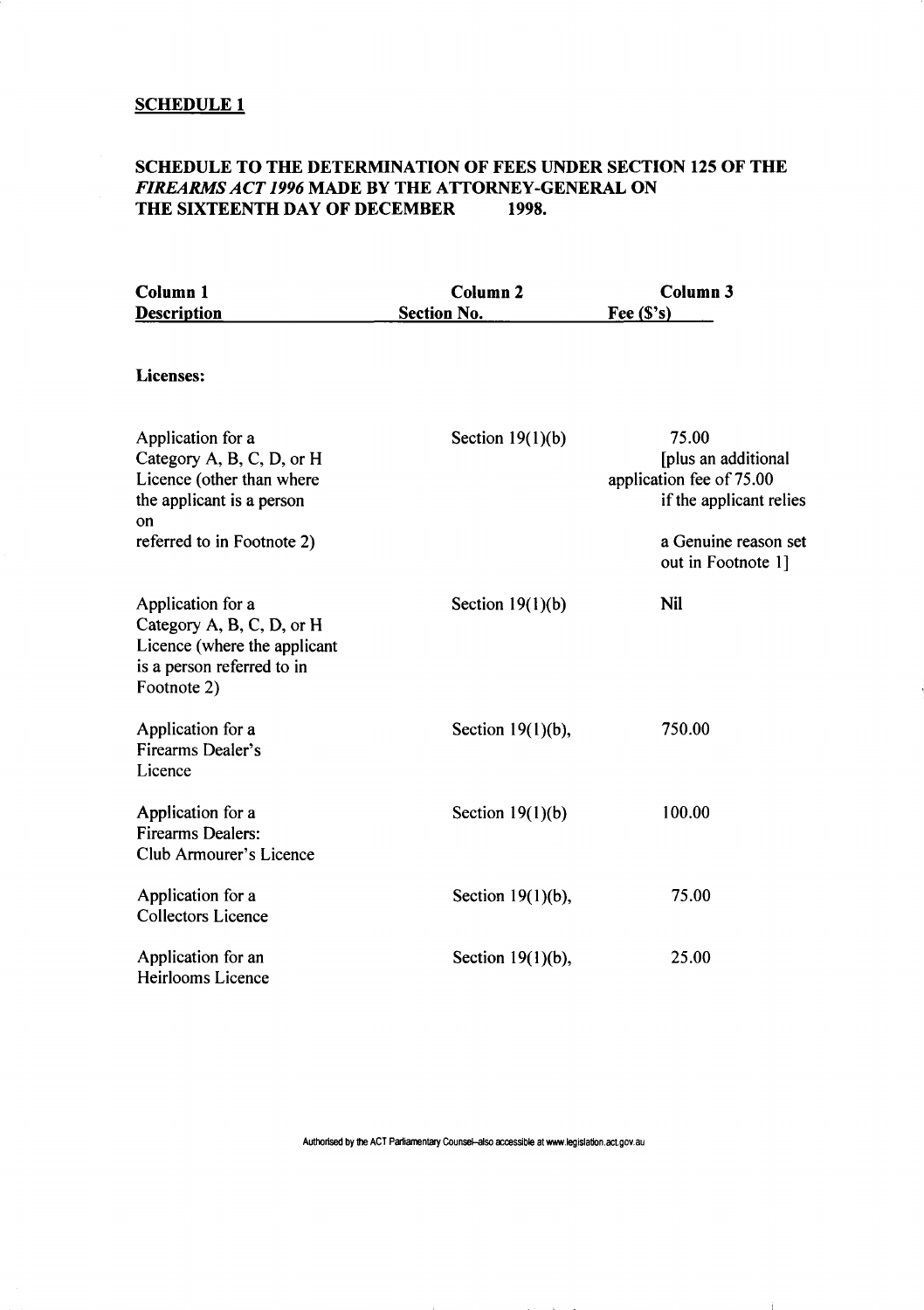Application to issue Section 35(1) 25.00 a copy of a licence

a de la companya de la <mark>della della companya</mark>

-le

**Services SAMULAR** 

Attorney-General

 $\mathbf{I}$ 

Footnote - 1. Genuine reasons

- Business or employment; or
- Occupational requirements relating to rural purposes; or
- Composite entity;

2. Exemption from payment of fees

A person who is a custodial officer within the meaning of section 3 of the *Remand Centres Act 1976* or an escort appointed under section 4 of the *Custodial Escorts Act 1998,* where the applicant relies on the genuine reason of business or employment and the licence is required for the applicant's employment as a custodial or escort officer. Authorised by the ACT Parliamentary Counsel-also accessible at www.legislation.act.gov.au